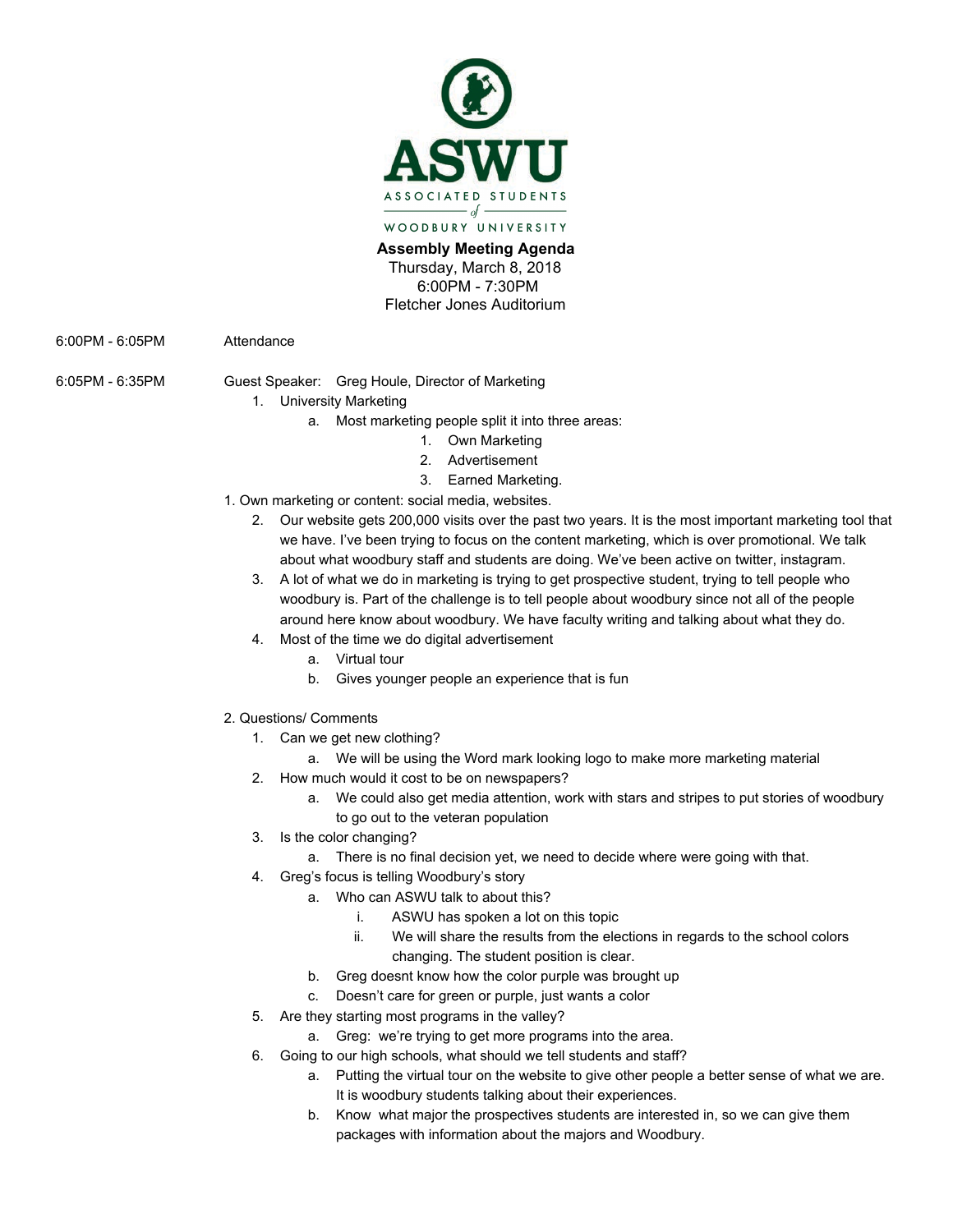- c. We do marketing around this area because we want to get the people around here. It might change in the next semester. My philosophy for this marketing is that we need better quantity and quality..
- 7. Would you be interested to work with students in the studios doing workshops?

1. Greg- we're trying to do more videos, so we are willing to work with whoever wants to work with us 8. What do you mean by raising awareness in marketing?

- 1. Greg: basically is raising awareness for the people that is inside and outside woodbury. The ideas that are floating here at woodbury it's what we want to communicate.
	- a. Students are able to either talk or email Greg Houle.

## 6:35PM - 6:40PM Upcoming Events

1. Beta Broomball tomorrow at Pickwick, 11-12:30

- a. Free food, drinks, and snapchat filters
- 2. Zone V photo meet up at Union Station
	- a. End of semester show, submissions due the 25th
- 3. Psych department escape room
	- a. Tomorrow, 2-3
- 4. BSA, Skate Night on Wednesday
	- a. Cost \$5

# 6:40PM - 6:55PM Senator Reports

School of Architecture

- 1. Mohamed Hassan m[ohamed.hasan@woodbury.edu](mailto:Mohamed.Hasan@woodbury.edu) 
	- a. Hello everyone! I hope your week is going well. I wanted to let you all know what I was up to.
	- b. I finally got to reach out to Ingalill! I will hear back on a meeting hopefully going down on the 19th. I'm meeting Marc next Wednesday. I didn't meet with him because I wasn't ready with feedback yet. Now I am ready..
	- c. I'm going to speak to my high school hopefully this Friday about the architecture program. I'm gonna need a flag and the method for how to paint that wall. Thanks
	- d. Comments:
		- i. CEO from work, will help design furniture
		- ii. Looking for other people to help
- 
- 2. Jasmine Mangona [jasmine.mangona@woodbury.edu](mailto:jasmine.mangona@woodbury.edu)
	- a. Hi everyone! I was unable to meet Christoph this week so we rescheduled our meeting to after spring break. I want to focus on marketing Interior Architecture more by showing more student work on the IIDA instagram specifically. Please let me know if you have any questions, comments, or concerns. Thanks!Senator Reports

## School of Business

## 1. Melissa Toribio [mellissa.toribio@w](mailto:mellytoribio@gmail.com)oodbury.edu

- a. I would like to remind everyone that the next Executive In Residence will be Mr. Michael Cusumano who is the Managing Director of the Cusumano Real Estate Group, a Burbank, California based real estate development and investment firm. He will be here on Thursday, March 22nd, which is the week after spring break, from 9-12 p.m. If anyone is interested in meeting with him you can contact Joy to schedule an appointment. This past week I've also met with Dr. Holt and she thinks everyone is doing a great job and wants everyone to keep up the good work!
- 

### 2. Marie Vanian [Marie.vanian@woodbury.edu](mailto:Marie.vanian@woodbury.edu)

- a. Hello assembly,
- b. I have a meeting set with Dr Marques on March 21st at 2.45pm.
- c. It is my goal and plan to discuss with her the ideas I have for adding more scholarships and internships for the business school. I believe that one of the most important things is to separate things that may be interesting to first year students as opposed to 4th year students.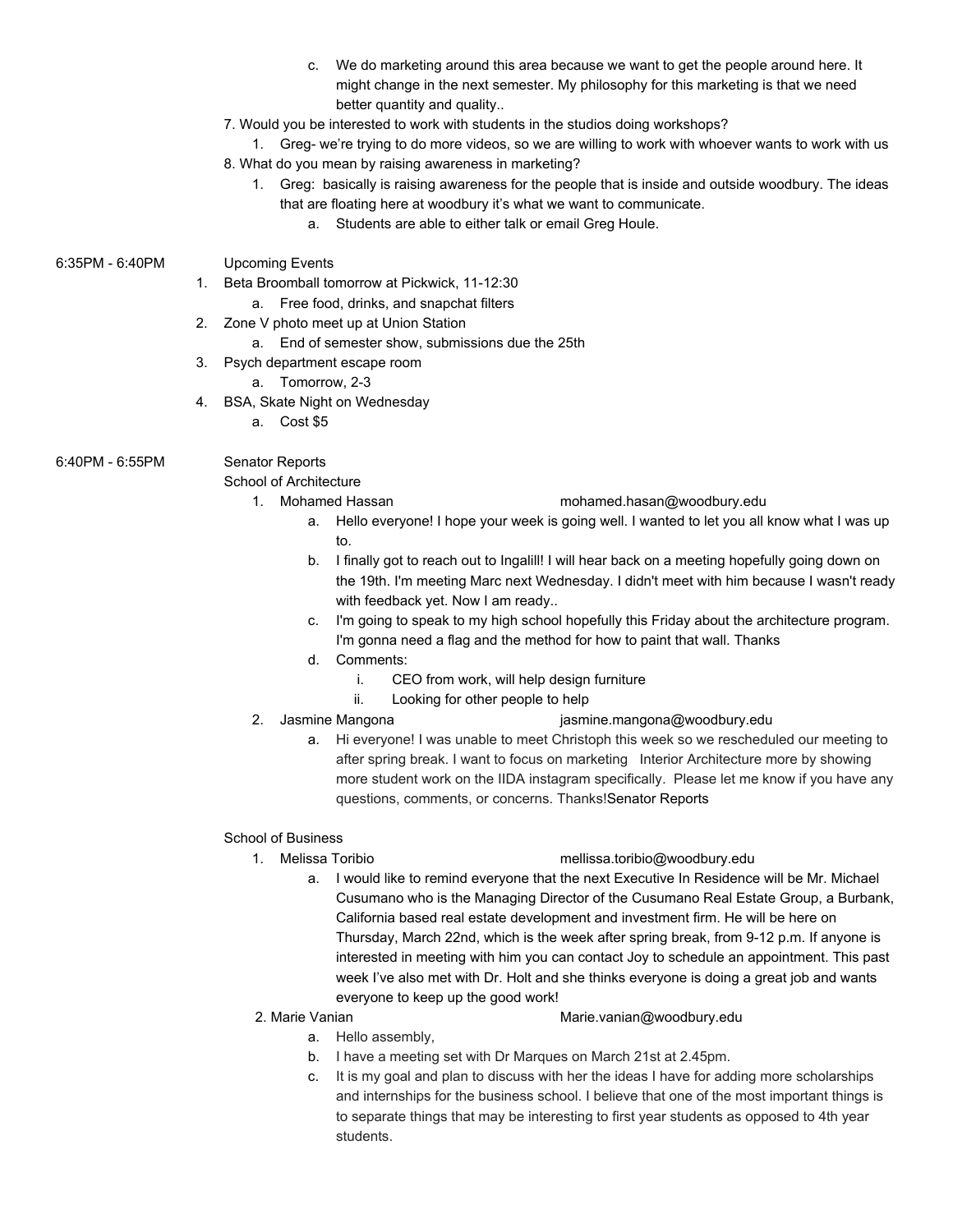- d. I will discuss my ideas with Dr Marques and get back to you on a plan for the rest of the semester, it may be difficult to implement any ideas until the fall semester but I will begin to develop a plan accordingly.
- School of Media, Culture, and Design
	-

# 1. Niomie Glory [niomie.glory@woodbury.edu](mailto:Niomie.Glory@woodbury.edu)

- a. The week we come back to school I plan on meeting with Michael Faber, psychology chair, if anyone has any comments or questions you would like me to bring up please email me. Other than that, I hope everyone enjoys their spring break.
- 
- 2. Anna Harrington anna.harringtonBilu@woodbury.edu
	- a. Hello everyone!
	- b. This week I met with Jennifer Peterson, the chair for Anthropology. She shared with me her idea of creating a Woodbury University Radio Station: "WURADIO." She envisions students having the opportunity to broadcast their work, their achievements, run the station, and share their creativity in any way (she is very open to student comments and ideas). She is also interested in hosting a logo design competition, open to students, for the radio station.
	- c. With that said, she will be hosting a mixer soon to discuss more details and gage student interest. If you are interested please keep an eye and ear out for more information. I will do my best to provide updates as well.
	- d. As per usual, if you have any questions, comments, or concerns about anything feel free to reach out to me. I am more than happy to help!
	- e. Thank you
- College of Liberal Arts
	-

### 1. Akeima Young akeima.young@woodbury.edu

- a. Hello assembly, this week I met with Cola's Dean Professor Cremer, and we discussed possible dates for our discussion on politics forum. Next week we will begin advertising for the event. If you have any questions or concerns please feel free to email me. Thank you
- 2. VACANT Please email any recommendations to aswu@woodbury.edu

6:55PM - 7:10PM Executive Board Reports

# 1. Alexandra Holguin, President alex.holguin@woodbury.edu

- a. Your next executive board is:
	- i. President: Bennet Cariaga
	- ii. Executive VP: William Garcia
	- iii. VP of Finance: Veronia Alkomos
	- iv. VP of Student Organization: Destiny Garcia
	- v. VP of Marketing: Adam Ramirez
	- vi. VP of Student Life: Crystal Sims
- b. We received the following comments on the elections ballots. Please note some of the comments are out of our scope but have been shared with the president:
	- i. I wish Woodbury University handled interpersonal problems better. They don't even do the bare minimum in that regards.
	- ii. Residents of the Cabrini Villas are getting angry at the increasing amount of cars parked in their complex. More and more people I know aren't putting the money forward for parking passes
	- iii. Free parking would be awesome. Yeah I like this free stuff train of thought. Free tuition? Better yet, they pay us to go to college. You know because I already have so many student loans to pay off. If they paid us we could break even on the loans. Yeah. Free. Stuff.
	- iv. Keep up the good work
	- v. I enjoy the events, but as a commuter feel as if the events only cater to students who live on campus.
	- vi. Miller building needs a water machine
	- vii. More maintenance on quad bathrooms, there are many times that we run out of toilet paper and the paper that you sit on.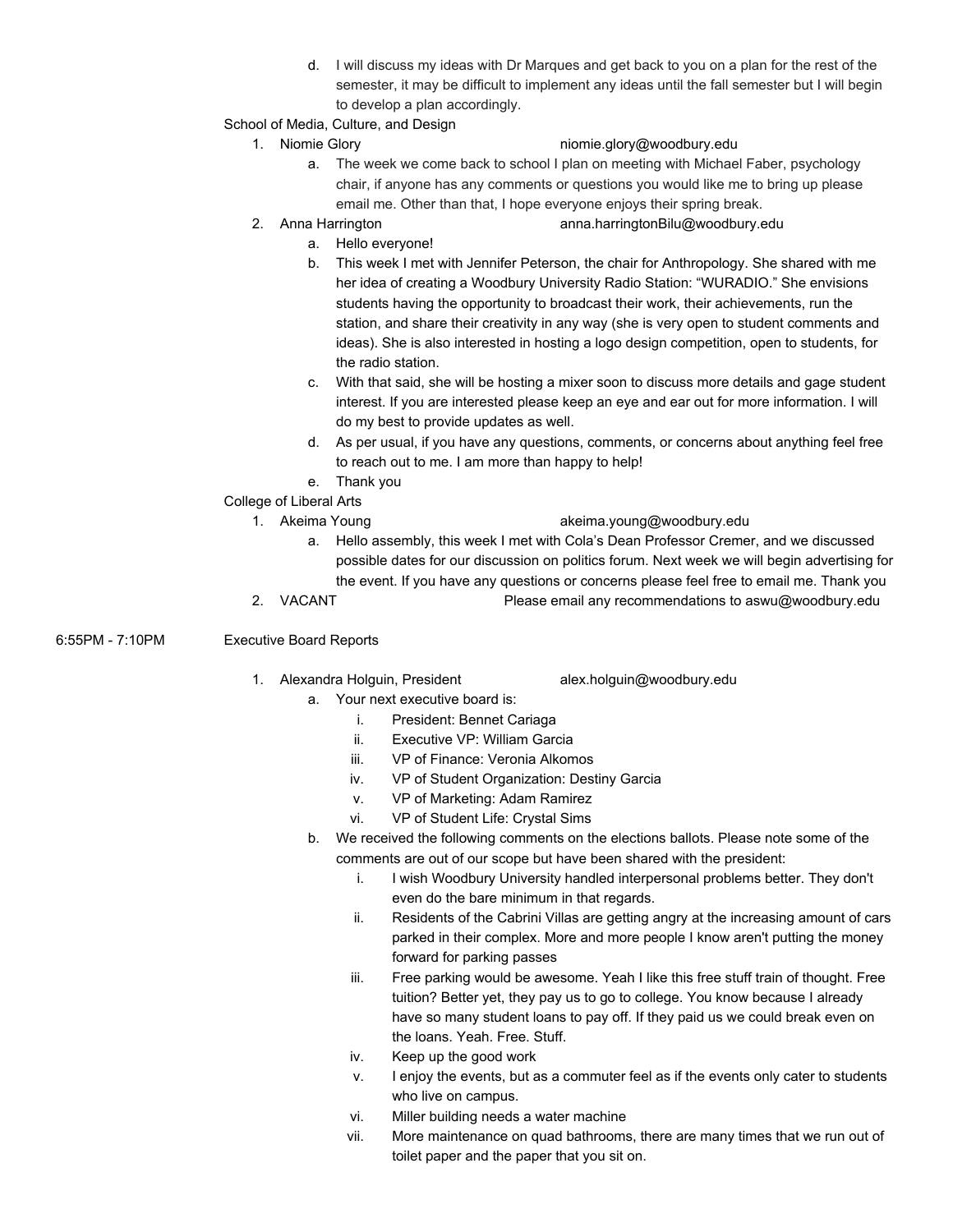- viii. What ever happened to a hang out spot for commuters?
- ix. If we start to use ID cards to enter the building they should not be used to limit our access but to identify who comes in and out. In the architecture building I would not mind restricting access from non architecture students but allow architecture students to move between studios
- x. Please keep the labs open later on the weekends
- xi. stop raising the parking prices, and give us the option to pay for the whole year.
- xii. An official budget sheet with all the information to where the money of the students goes to. Down to the last cent.
- xiii. Lower parking passes, I hate walking in rain then getting the flu because I'm too broke.
- xiv. It would be great if you could get security to stop locking the studios in Cabrini
- xv. Thanks for the free In-N-Out
- xvi. I have a few comments I'd like to share as follows: first, I feel that the microwave in Woody's should somehow be accessible even after hours after Woody's closes. It becomes a little inconvenient for those who have night classes to buy food from the vending machines that need to be heated up but cannot do so since Woodys is closed. Also, I feel that more software in the computer labs should be accessible in more computers in the Library, programs such as Final Draft. A few of the Macs have them, but the other PCs do not; in fact, it's not available on Citrix either- which would otherwise be helpful to have.
- xvii. For those of us who are on campus for night classes, it's really inconvenient for Woody's to close at 8pm, not only because of Woody's closing but also because the area with the microwave, utensils, napkins, and lids for drinks closes too. The vending machines outside are either only snacks or they have foods that need to be microwaved. Could we move the microwave somewhere that it is accessible at all hours? Also, the vending machine that dispenses coffee doesn't have any lids or napkins, and when Woody's is closed we're left with scalding hot coffee filled to the brim of the cup with no way to close it. Could we attach at least lids to that vending machine?
- xviii. I like you're marketing!
- xix. please lower parking prices :( even \$25-\$50 off will make a big difference in my wallet/bank account
- xx. If the parking prices could decrease even buy \$25-\$50 it would make a big difference in my wallet/bank account... haha
- xxi. If there is anything that can be done to lower the price of parking passes, it would be much appreciated. I do continue to buy a pass each semester, however I feel that the price is simply too high.
- xxii. better food and more options less poke
- xxiii. Make a meal plan for commuters
- xxiv. Thank you for the cool lounge furniture in Woodys they're awesome! Can we get some tables to correspond with them?
- xxv. I really want late computer lab hours definitely work. At least late hour during weekends.
- xxvi. PARKING PASS IS WAY TOO EXPENSIVE.
- c. Our overall voter turnout was about 30%. Last spring semester our voter turnout was about 11%. Thus we had about a 19% improvement in our voter turnout. Thank you to everyone for making this possible.
	- 1. Comments:
		- a. Commuters can get a meal plan. They can contact Shannon.
- 2. William Garcia, Executive VP [william.garcia@woodbury.edu](mailto:william.garcia@woodbury.edu)
	- a. Hello all, I hope you are all doing well and taking care of yourselves
	- b. Maintenance will hopefully have the mailbox up during spring break, but I make no promises because I know that they are very busy
	- c. Our interns are working on exciting projects, right now we are in the research phase, I will keep you all updated when we move further along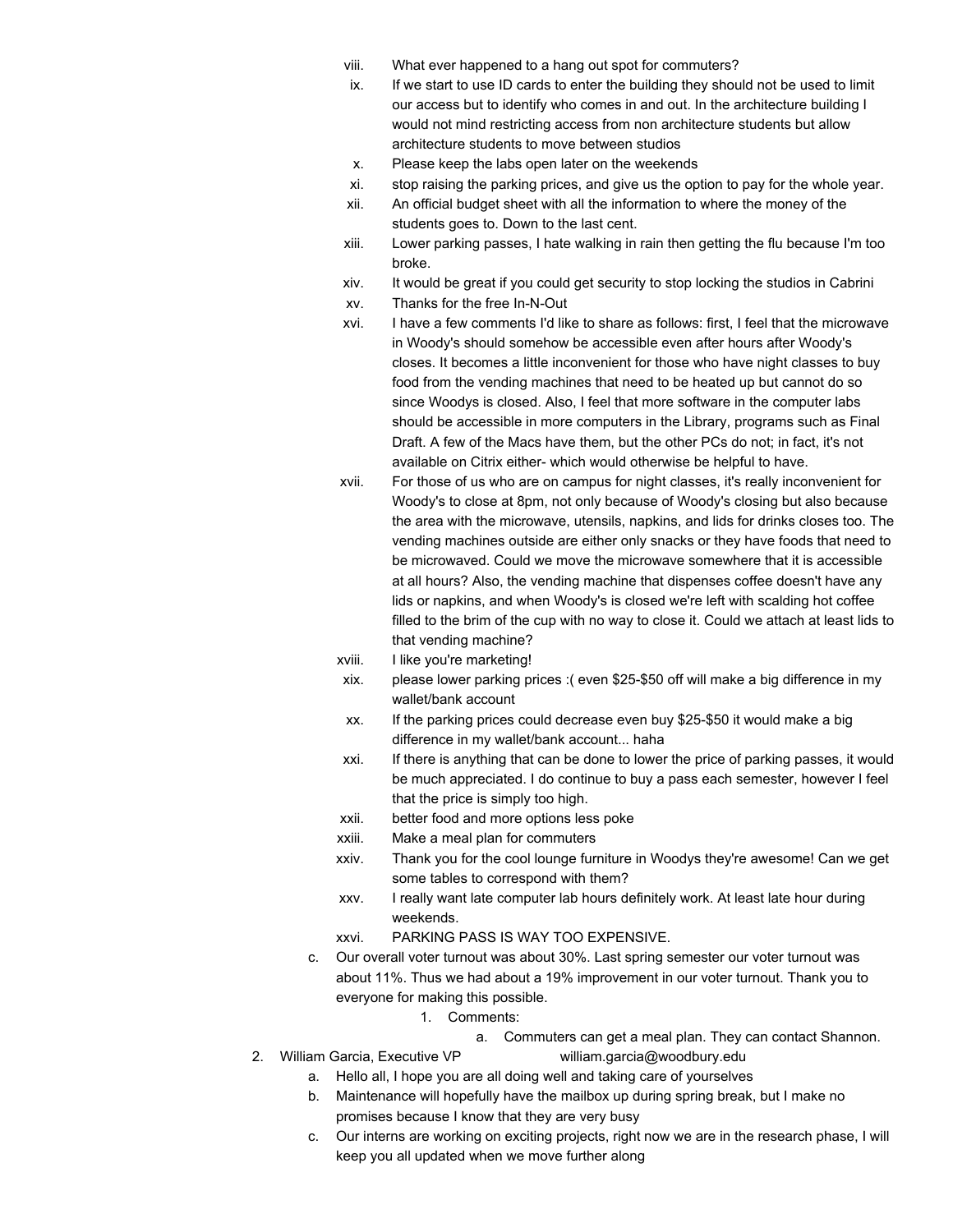- d. I hope you all have a great spring break, get the rest that you deserve, have fun, and be safe
- 
- 3. Bennet Cariaga, VP of Finance [bennet.cariaga@woodbury.edu](mailto:bennet.cariaga@woodbury.edu)
	- a. Hi all! Thank you for voting. For those that did not vote, or if you know someone who did not vote, I encourage that you do vote at the next opportunity.
	- b. Adam and I will be working on creating a flyer that will include ASWU's Fall 2017 budget. We are looking to have this completed a week after spring break.
	- c. There are no OAC Reconciliations due in the next week. However, I have already emailed orgs that didn't finish their OAC reconciliations on time. Please do so as soon as possible.
- 4. Marta Huo, VP of Student Orgs [marta.huo@woodbury.edu](mailto:marta.huo@woodbury.edu)
	- a. Hello everyone, spring break is basically here. Hope everyone will get a break to catch up on sleep.
	- b. Spirit week is coming very soon, it is the week leading up to atmosphere so the dates are April 2-6th. Autumn and I have a complete list of different activities along with how much OAC you will need to request for it.
	- c. Monday:

d.

g.

|    | i.                 | Coloring pages                      |        | \$25        |
|----|--------------------|-------------------------------------|--------|-------------|
|    | ii.                | Sidewalk chalk                      |        | \$60        |
|    | iii.               | Paint balloons                      |        | \$100       |
|    | iv.                | Paint water guns                    | \$150  |             |
|    | ٧.                 | Big poster papers                   |        | \$30        |
|    | vi.                | Color powder                        |        | \$50        |
|    | vii.               | Face paint                          |        | \$50/Vender |
|    | viii.              | Henna                               |        | \$70/Vender |
|    | ix.                | Nails on wood string art            |        | \$80        |
| d. |                    | Tuesday:                            |        |             |
|    | i.                 | Dodgeball                           |        | \$10        |
|    | ii.                | T ball                              |        | \$25        |
|    | iii.               | Cricket                             |        | \$30        |
|    | iv.                | Volleyball                          |        | \$10        |
|    | v.                 | Frisbee                             | \$10   |             |
|    | vi.                | Flag football                       |        | \$30        |
|    | vii.               | Human hamster ball                  |        | Vender      |
|    | viii.              | Jump rope                           |        | \$20        |
|    | ix.                | Inflatable course                   | Vender |             |
|    | Х.                 | Cheerleading                        |        | \$30        |
|    | xi.                | Tennis/badminton                    | \$50   |             |
|    | xii.               | Face paint/stickers                 |        | \$50/Vender |
| е. | Wednesday: ORG ROW |                                     |        |             |
| f. | Thursday: SWAG DAY |                                     |        |             |
| g. | Friday:            |                                     |        |             |
|    | i.                 | Color hair                          |        | \$100       |
|    | ii.                | <b>Glitter kits</b>                 |        | \$100       |
|    | iii.               | Glow sticks                         |        | \$80        |
|    | iv.                | Flash tattoo/airbrush tattoo Vender |        |             |
|    | v.                 | Flower crowns                       |        | \$200       |
|    | vi.                | Diy t-shirts                        |        | \$100       |
|    | vii.               | makeup/hair tutorial                |        | Vender/\$80 |
|    | viii.              | <b>Bracelet diy</b>                 |        | \$60        |
|    | ix.                | Button diy                          |        | \$200       |
|    |                    |                                     |        |             |

- h. You do not have to pick from this list, it is just ideas that we have came up with in case anyone can't think of anything. We will be emailing you all the list if you need to refer back to it.
- i. Just a reminder to take down flyers that are in the library and the res halls.
- j. Also please tape down all four corners of a flyer. It will help the students to read it easily instead of seeing a curled up flyer and not knowing what it is.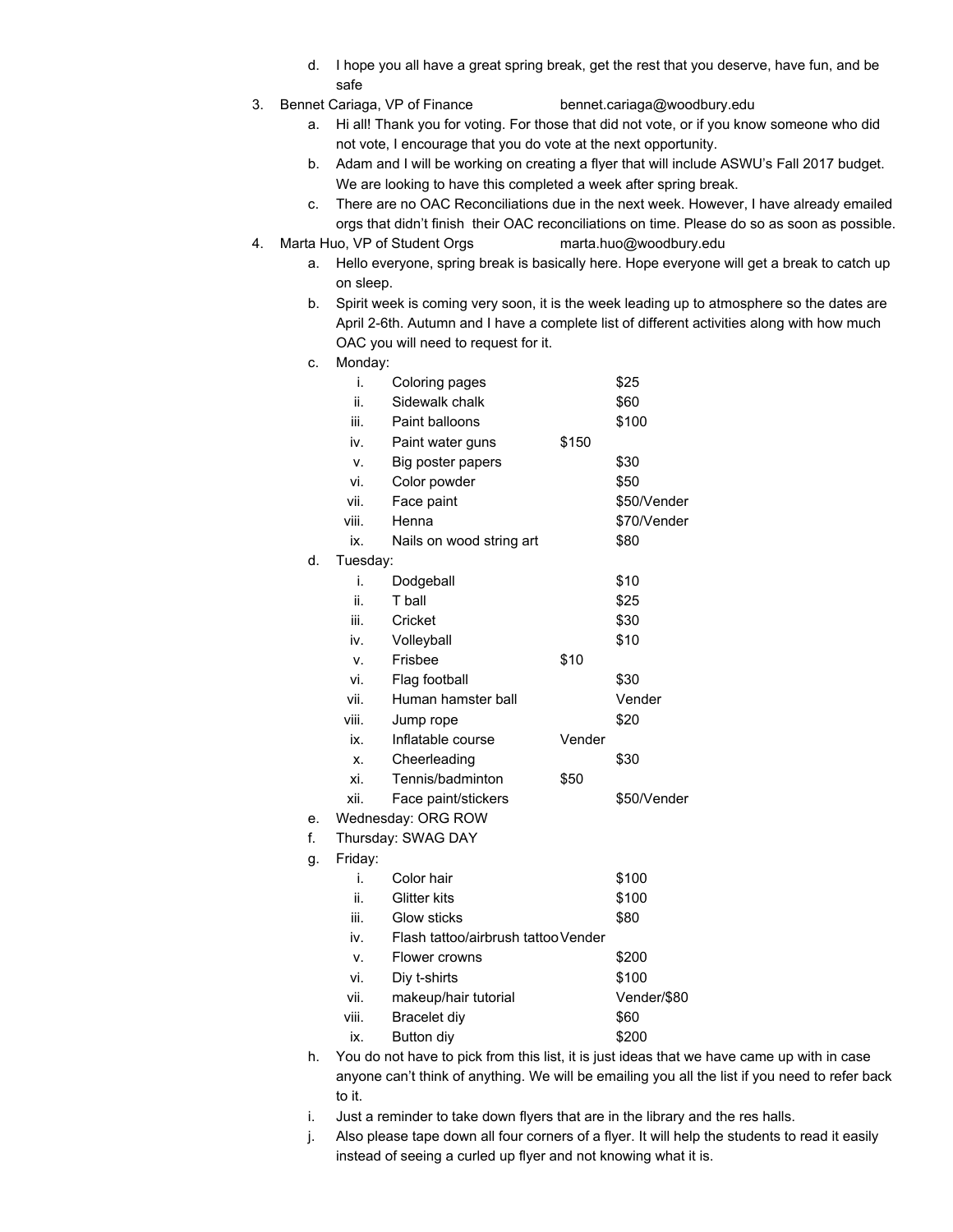- k. Thank you
- 5. Adam Ramirez, VP of Marketing adam.ramirez@woodbury.edu

- a. Hey everyone. Sorry I am not able to make it today. Just a reminder, I always want to encourage you all and those in your orgs to market towards commuters. Market by creating flyers smaller than 5x7 (they don't need approval), talk to others you don't normally talk to, and encourage others to follow your social media for event updates. If you can, relay these tips to the rest of your org.
- b. As social media goes, I have done my best to market all of your OAC events through our social media and website. Is there any other way you would like for me to possibly help promote your events a bit more? Or can I at least have feedback on how I am doing promoting your OAC events?
- c. Also, to make advisor approval of your events run smoother without any delay in time, please submit your FREA and flyer together to [FREA@woodbury.edu](mailto:FREA@woodbury.edu) in the same email, and when doing this, CC your advisor, that way your advisor and Sarah receive it at the same time.
- d. Reminder, please CC me when submitting your OAC events too
- e. FREA/Marketing are due for the following:
	- i. AIAS Fix @ Six Tuesday, March 13th
	- ii. SON/UNITY Queenin it with Killa Queen Wednesday, March 15th
- 6. Autumn Davis, VP of Student Life [autumn.davis@woodbury.edu](mailto:autumn.davis@woodbury.edu)
	- a. Woodstock updates
		- i. Teaser flyers are around! Yay!
		- ii. We will be having margaritas provided by barts carts, and tons of beer-in red solo cups,of course, provided by Tavern Service Co.
		- iii. Artist Lineup
			- 1. Pastor 'Lik, Johnny Goth, DJ Bella Foxx, Throwback Time Machine…. And one special guest!
	- b. As Marta mentioned before, the spirit week-ideas and minimum budgets are here for you! Please make sure to Email BOTH OF US with your ideas, and also if you need help with vendors and vendor paperwork. I have all the resources for you, and it is not as hard as you think. You will be able to request funding as soon as we return from spring break, and the deadline to request is March 23rd.
- 7:10PM 7:15PM Advisor Report

## 1. Mauro Diaz mauro.diaz@woodbury.edu

- a. Thank you for your participation in voting.
- b. WASC visit- we had a total of 5. They had one on ones with the WASC members
- c. Take NSSE survey
	- i. Helps notify what is being done well, and what is not
	- ii. By taking the survey you're participating to win a prize
- d. Next week offices will be closed
	- i. March 15th the university will be closed.
	- ii. March 16th last day to W
	- iii. Drink water, get rest.
	- iv. Enjoy your spring break and be safe.
- 7:15PM 7:30PM Open Forum
- - 1. Students are ignoring the smoking signs.
		- a. Mauro and Alex try to do something about, but the only thing you can do is ask them to stop and let Mauro know about it
	- 2. Unity scholarship- deadline the 25th
	- 3. Comm- happy with In-N-Out truck
	- 4. You can table two or more days. The recommended is to get two days. For Wednesday there is no requirements.
	- 5. Organization emails has been fixed, so please confirm to Marta is those are working well or there are still some problems